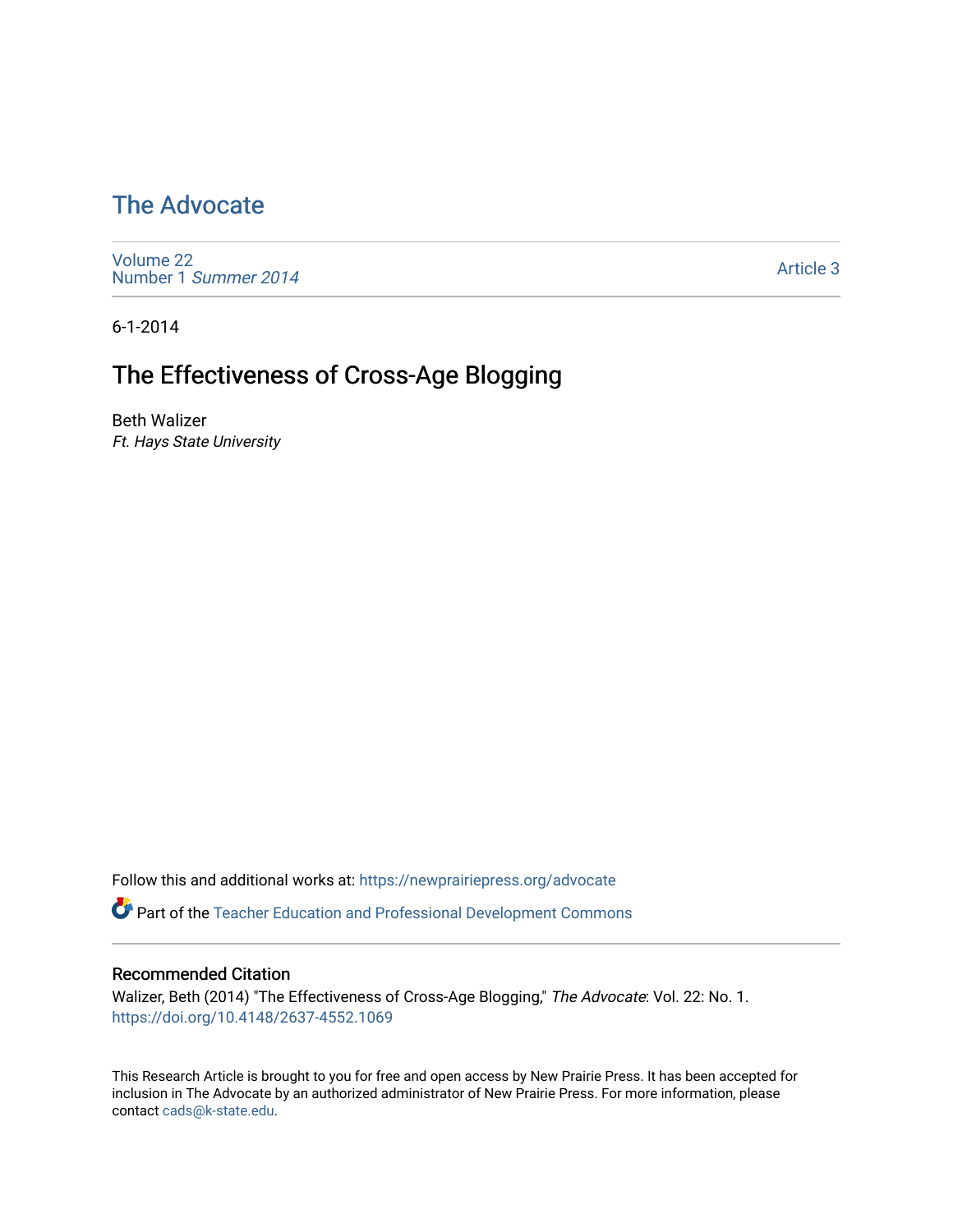#### The Effectiveness of Cross-Age Blogging

#### Abstract

Introduction:"We didn't have to do any work!" was the greatest response to the question asked of fourth and fifth-grade students on what they liked best about the month long cross-age buddy reading and blogging project. A major challenge of candidates and university faculty in teacher education is how to effectively develop children's digital literacy skills.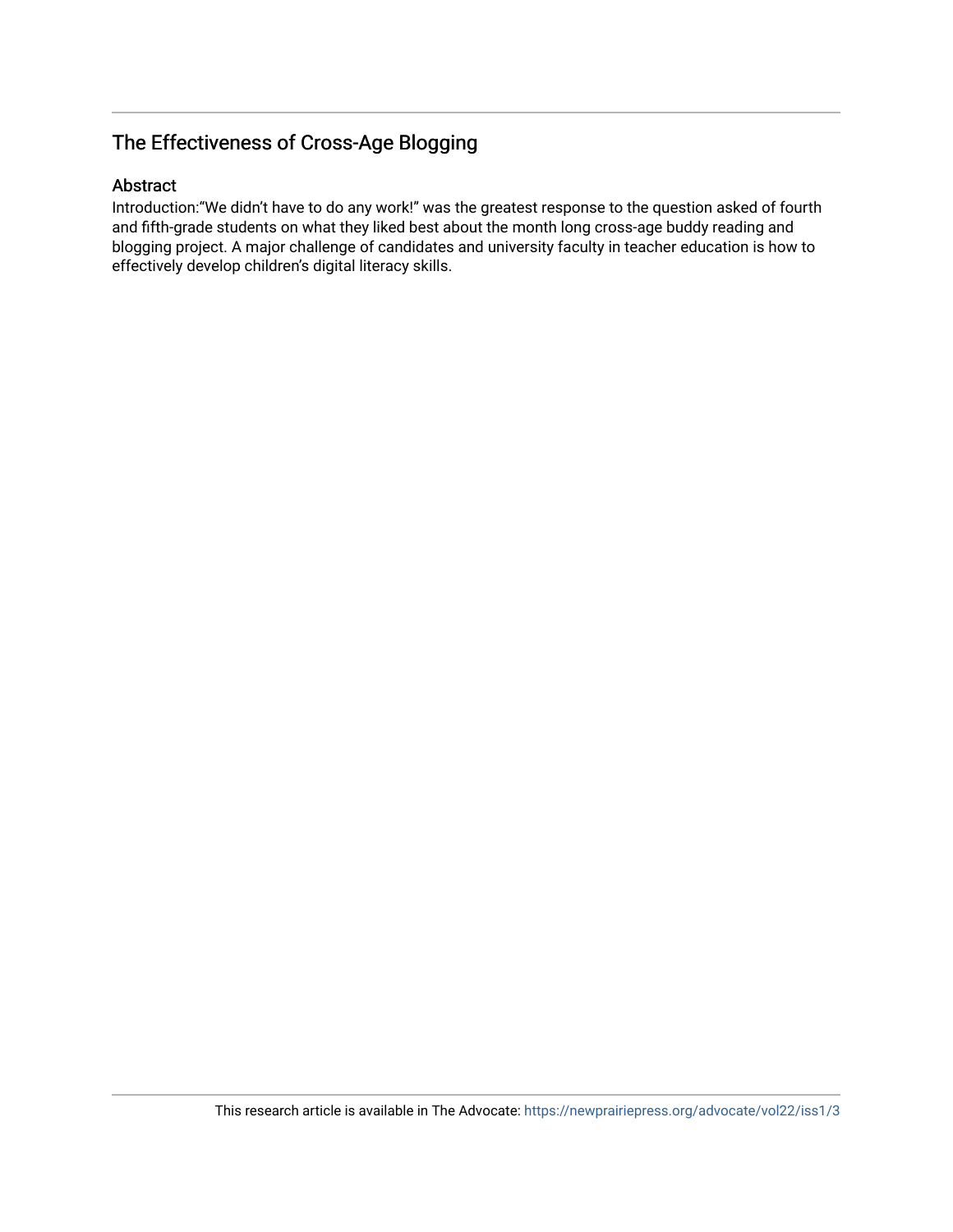# **The Effectiveness of Cross-Age Blogging**

#### **Beth Walizer Ft. Hays State University**

### **Introduction**

"We didn't have to do any work!" was the greatest response to the question asked of fourth and fifth-grade students on what they liked best about the month long cross-age buddy reading and blogging project. A major challenge of candidates and university faculty in teacher education is how to effectively develop children's digital literacy skills. Since our society has become a technology savvy place, children of all ages have taught themselves how to use different types of technology and intertwined the technology into their lives. The research of Glewa and Bogan (2007) looked at the "purpose of learning how to use technology to enhance learning in literacy" (p. 42). Their research showed that offering students digital technology could replace traditional literacy tools within a school-based program. Therefore, schools play an important role in developing children's digital literacy skills. For blogging to be significant in developing students' digital literacy skills, candidates must recognize the effective use of technology, be aware of current thinking on the use of technology, and become familiar with core curriculum software (International Society For Technology in Education, 2002).

The International Society for Technology in Education (2002) shares that there is a performance profile that includes promoting student conceptual understanding and technology competence to meet the curriculum standards and the school community creating a setting focused on learning for all members of the community. Additionally, ISTE sets forth conditions in building an ideal environment to support candidates, teachers, administrators, and parents, which include the following:

- Shared vision for technology use in the classroom
- Access to current technologies, software, and telecommunications
- Skilled educators that model technology use that facilitates student learning
- Professional development to aid in applications of technology of teaching
- Technical assistance which requires field experience and is on site to ensure reliability of teaching resources
- Current standards and curriculum resources that require technology based resources to meet content standards
- Student centered teaching which allows a variety of technology enhanced activities
- Assessment where master teachers work with candidates to assess the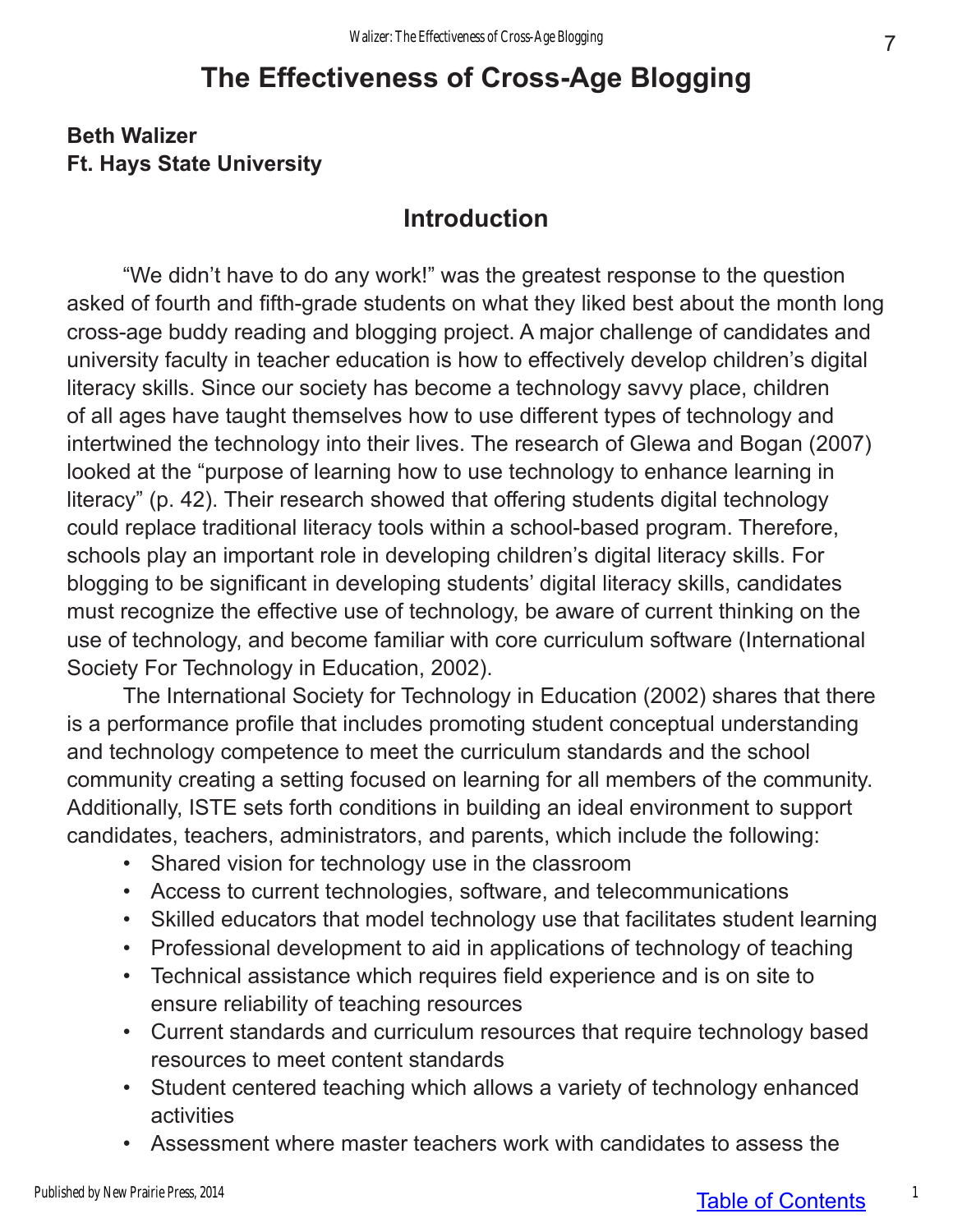effectiveness of student learning and technology

- Community support so candidates teach in partner schools where technology integration is modeled and supported
- Administrative policies that support and reward the use of technology (pp. 256-257)

A study conducted by Drexler, Dawson, and Ferdig (2007) examined the collaboration of preservice teachers blogging with third-graders and their classroom teacher. The study based on writing, technology, and social studies standards, looked at whether 1) collaborative blogging helped improve the students' attitudes about writing, 2) collaborative blogging with the preservice teachers increased the students' motivation to write, and 3) shared blogging helped the students to develop their writing skills and also supported related skills. The outcome showed an increase in constructive statements from students. Furthermore, the authors discovered that the research and organizational skills of students improved as the writing process continued.

According to Slavin (1990) there is an agreement among researchers that cooperative methods have positive effects on student achievement. Even though achievement effects are not seen for all forms of cooperative learning, the effects depend on the implementation of cooperative learning methods. There are two essential elements required when implementing cooperative learning methods, positive interdependence and individual accountability. In a study conducted by Samway (1995), the researcher reported on engaging under-achieving, fifth-grade boys in an effective cross-age tutoring program that involved first/second-grade students and fifth/ sixth-grade students, most of whom were English as nonnative language speakers. In this study, teachers witnessed compelling growth among the fifth/sixth-grade students as teachers and learners.

The dissertation of Franklin-Matkowski (2007) looked at the question "How do adolescents engage with in-school digital literacies?" The three specific questions, which helped to focus the study on particular issues rather than a broad topic, included the following: "What does blogging mean for students' writing? What does blogging mean for students' responses to literature? What does blogging mean for student's thinking?" During the study Franklin-Matkowski focused on what the students wrote and the quality of their writing instead of how much the students wrote. Franklin-Matkowski's dissertation states, "Blogging became a form of consistent writing practice" (p. 119).

Franklin-Matkowski (2007) realized that students were blogging in two different ways when students 1) were prompted by a teacher to answer questions or 2) were not prompted by the teacher. The results showed that teacher prompted questions resulted in students simply answering the questions and not delving deeper to explore and find

more information. But students starting discussions over the topics where they had https://newprairiepress.org/advocate/vol22/iss1/3 DOI: 10.4148/2637-4552.1069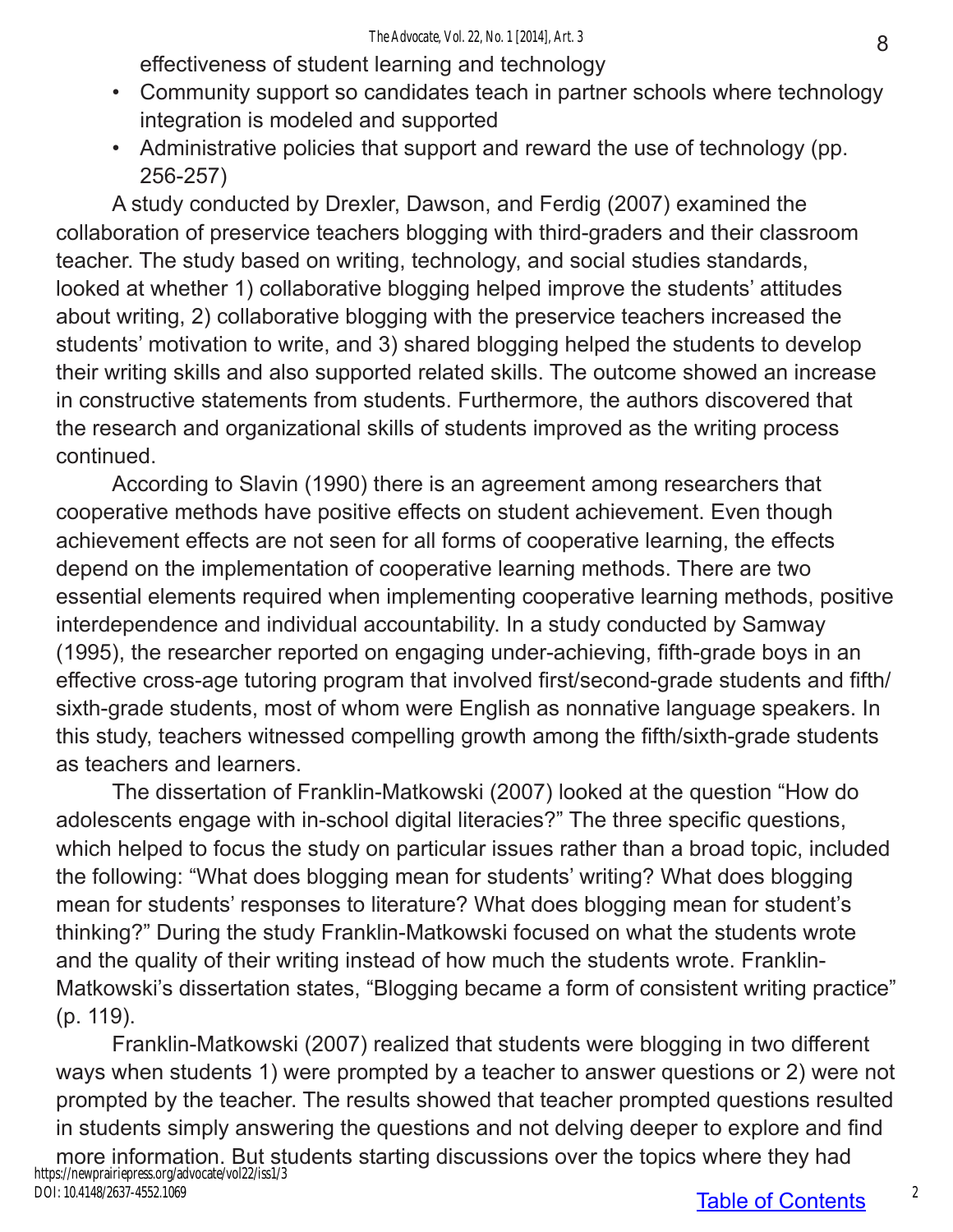an audience besides the teacher influenced them to work harder. The blogs improved the students writing ability, which showed a variety of levels of comprehension. As the blogs progressed and the students gained comfort in blogging, it was clear to Franklin-Matkowski that thinking skills were strengthened in the unprompted blogs more regularly than the blogs with prompted questions from the teacher.

According to the research of Kajder, Bull, and Van Noy (2004), blogs have introduced a new generation to journaling. Students are using blogs for their own personal journals because of the accessibility and immediate reactions. Upon completion of an exit survey conducted by Kajder, Bull, and Van Noy, the students were in agreement that they liked this new form of writing and journaling. Huffaker (2004) stated, "Weblogs provide excellent opportunities for educators to advance literacy through storytelling and dialogue" (p. 96). According to Huffaker, blogs help students to learn to read and write well formed thoughts. Through blogging, students are able to develop and strengthen their self-expression and cooperative learning skills. In addition, blogging helps students to become comfortable with computers and the software.

# **Statement of Problem**

Instructors in the Department of Teacher Education at Ft.Hays State University face the challenges of teaching candidates how to effectively develop children's digital literacy skills and meet the National Council of Teachers of English/International Reading Association (NCTE/IRA) Standards for the English Language Arts (1998). The following NCTE/IRA Standards were addressed in the project:

- 4 Students adjust their use of spoken, written, and visual language (e.g., conventions, style, vocabulary) to communicate effectively with a variety of audiences and for different purposes.
- 5 Students employ a wide range of strategies as they write and use different writing process elements appropriately to communicate with different audiences for a variety of purposes.
- 6 Students apply knowledge of language structure, language conventions (e.g., spelling and punctuation), media techniques, figurative language, and genre to create, critique, and discuss print and non-print texts.
- 12 Students use spoken, written, and visual language to accomplish their own purposes (e.g., for learning, enjoyment, persuasion, and the exchange of information).

In the fall of 2005, Ft. Hays State University Office of the Provost implemented a university strategic planning goal to develop a mobile computing environment. The Instructional Technology Policy Advisory Committee (ITPAC) and the Provost's Council put forth a joint recommendation of a wireless, mobile computing environment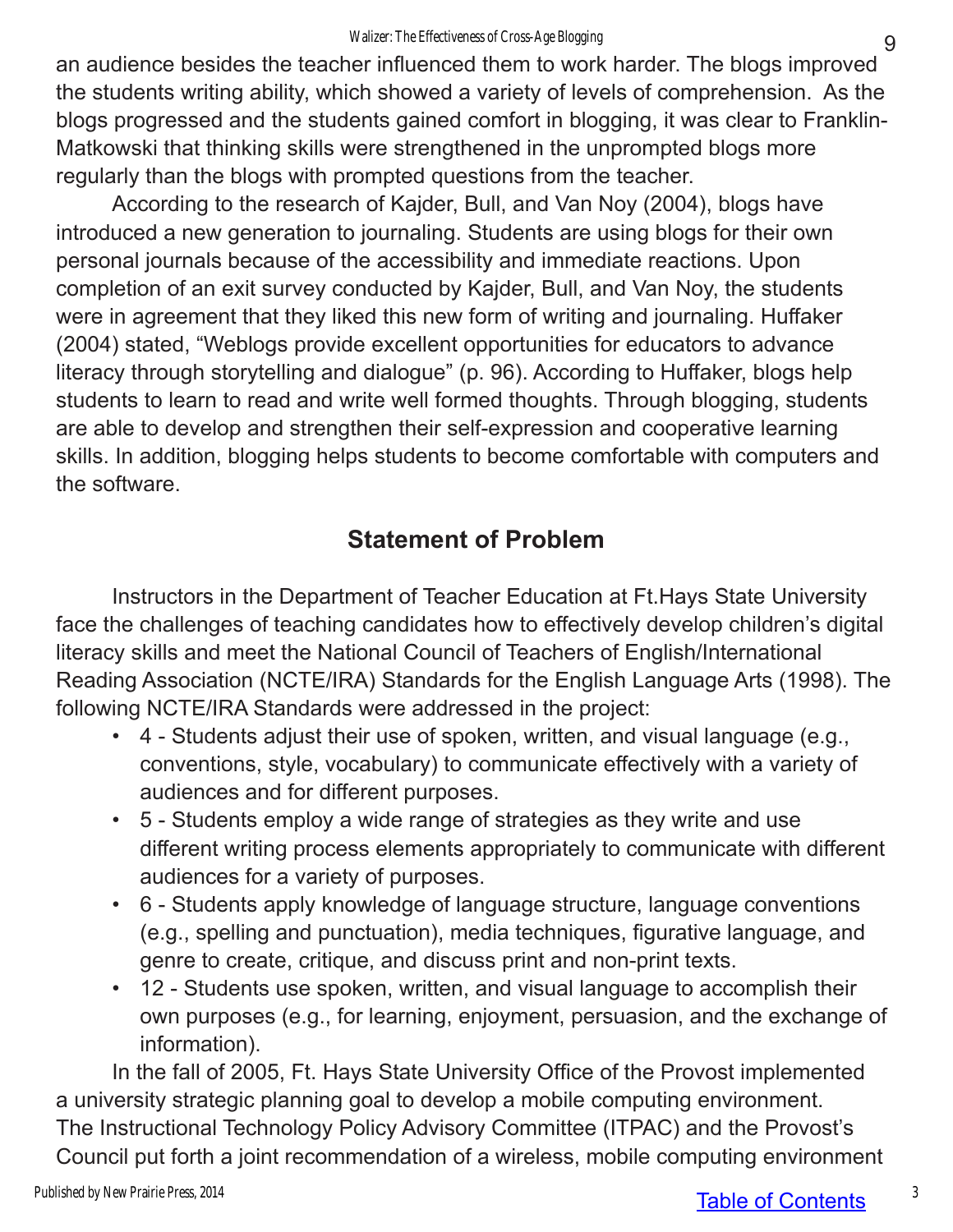where faculty members and students would engage in innovative technology learning experiences. According to Ft. Hays State (2005), "This enhanced institutional vision is best realized through a mandated mobile computing initiative preceded by the completion of a ubiquitous wireless campus infrastructure and a performance-based faculty development program" (p. 1).

Ft. Hays State University Department of Teacher Education's goal is to develop mobile computing use in teacher education classes and apply mobile computing in local school district classrooms. One of the key performance indicators of this goal is that candidates will integrate technology with teaching. The cross-age buddies reading and blogging project allowed candidates to meet the integration of technology with reading for enjoyment and writing across the curriculum through blogs.

Initial candidates in the College of Teacher Education and Technology at Ft. Hays State University were guided by a Conceptual Framework, which defined seven goals for professional educators. These goals are aligned with the Kansas State Department of Education (2001) professional education standards. In conjunction with the state standards, the National Council for Accreditation of Teacher Education (2002), an accreditation agency for colleges of education, exercises some control over the quality of teacher preparation programs by requiring universities to provide evidence of the impact of candidate performance on pre-kindergarten through twelfth grade student learning. As outlined in the Conceptual Framework, candidates working toward becoming professional educators will be liberally educated, assume a professional role within the school, combine an understanding of academic organizations, pedagogical theory and research, provide a supportive environment for diverse learners, integrate technology in planning, designing, delivering and evaluating student learning, demonstrate knowledge of multiple assessments, and utilize self-reflection for professional growth.

To effectively develop children's digital literacy skills and meet the NCTE/IRA requirements, the university and college initiatives, and the Conceptual Framework, candidates, under the direction of the university instructor, collaborated with local school district teachers and their students to explore the use of cross-age buddies reading and blogging.

### **Research Questions**

The topic under investigation was the effectiveness of reading books receiving the William Allen White Children's Book Award (Table 1) and blogging about what was read with a cross-age buddy. Utilizing a qualitative approach on 15 case studies, the following research questions were investigated:

1. Will students reflect positively in regard to their satisfaction of reading and cross-

age blogging? https://newprairiepress.org/advocate/vol22/iss1/3 DOI: 10.4148/2637-4552.1069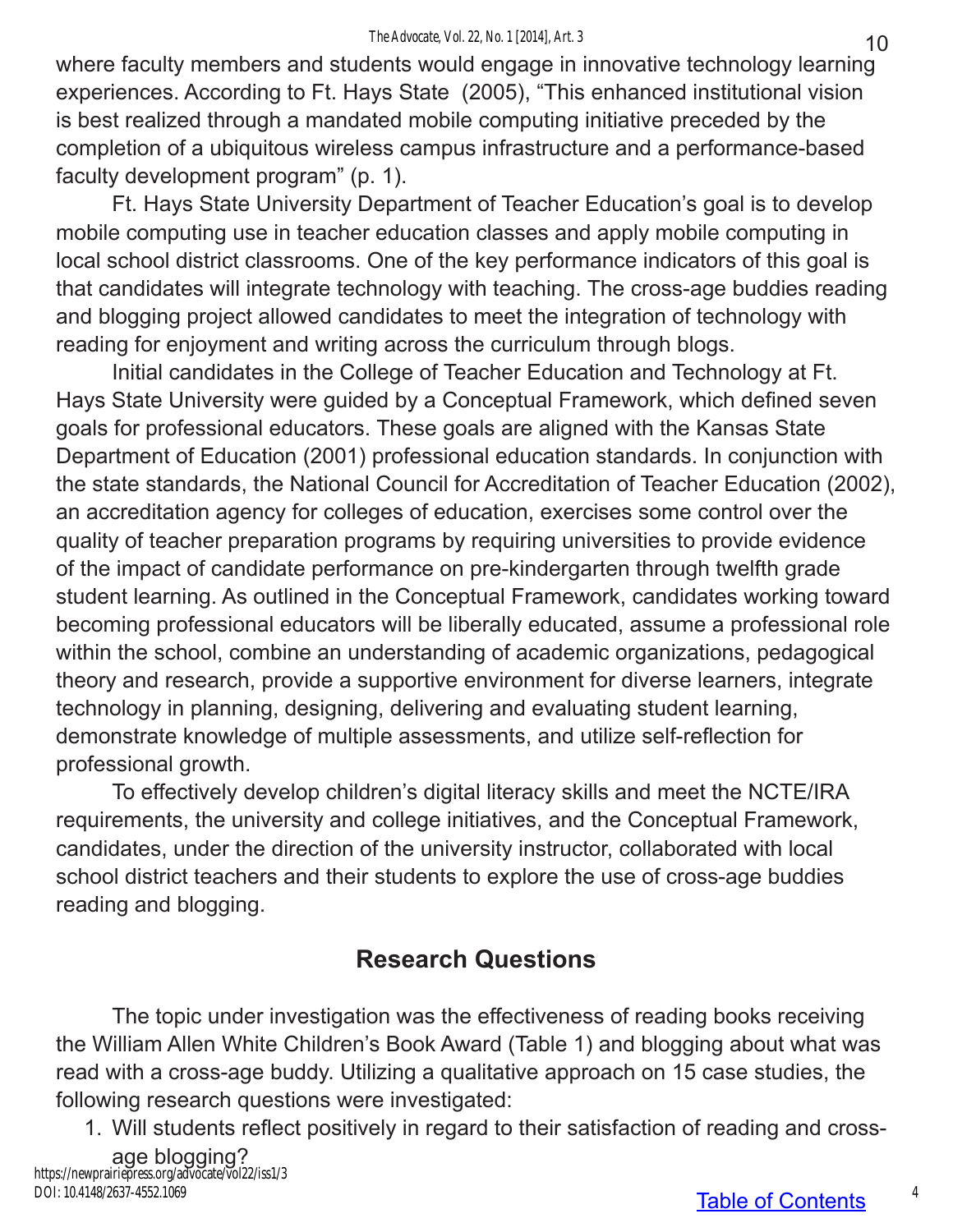- 2. Will candidates reflect positively in regard to their satisfaction of reading and cross-age blogging?
- 3. Will reading and writing scores of students increase after reading and cross-age blogging?

#### **Participants**

A total of 15 candidates enrolled in a non-restricted teacher education Children's Literature course participated in the study. Two (2) fourth grade students, 13 fifth grade students, the fourth and fifth-grade classroom teachers, and the school librarian from an Elementary School in Hays, Kansas, along with a FHSU student teacher in the fifth-grade classroom also participated in the study. The assistant professor of the Children's Literature course conducted the study.

Eight (8) candidates, fifty-four percent (54%), out of the 15 candidates participating in the study were classified as freshmen; 2 candidates, thirteen percent (13%), were classified as sophomores; and 5 candidates, thirty-three percent (33%), were classified as juniors. Disaggregating those same candidates by gender, 5 candidates, thirty-three percent (33%), were males and 10 candidates, sixty-seven percent (67%), were females (Table 2).

Two (2) students, thirteen percent (13%), out of the 15 students participating in the study were classified as fourth-graders and 13 students, eighty-seven percent (87%), were classified as fifth-graders. Disaggregating those same students by gender, 8 students, fifty-four percent (54%), were males and 7 students, forty-six percent (46%), were females (Table 2).

#### **Procedure**

The principal at an Hays Elementary School in Kansas, which had received an Enhancing Education Through Technology: Technology Rich Classrooms – Laptops and Learning grant, was contacted and permission to conduct the study was readily approved. Prior to the buddies reading and blogging, the university instructor, classroom teachers, and school librarian met to level the William Allen White Children's Grades 3-5 award winning books and match them to the students' independent reading level and interests. Next, the university instructor partnered the students with the candidates and set up the blogs for the cross-age partners (Table 2). In order for the students to meet the candidates, a picnic meeting was held at Ft. Hays State University for the students, classroom teachers, candidates, and university instructor to meet and distribute the books to be read during the project. During the picnic meeting, each candidate told the student about the project in which they were going to be involved, introduced the William Allen White book, and assigned the first reading and blogging task.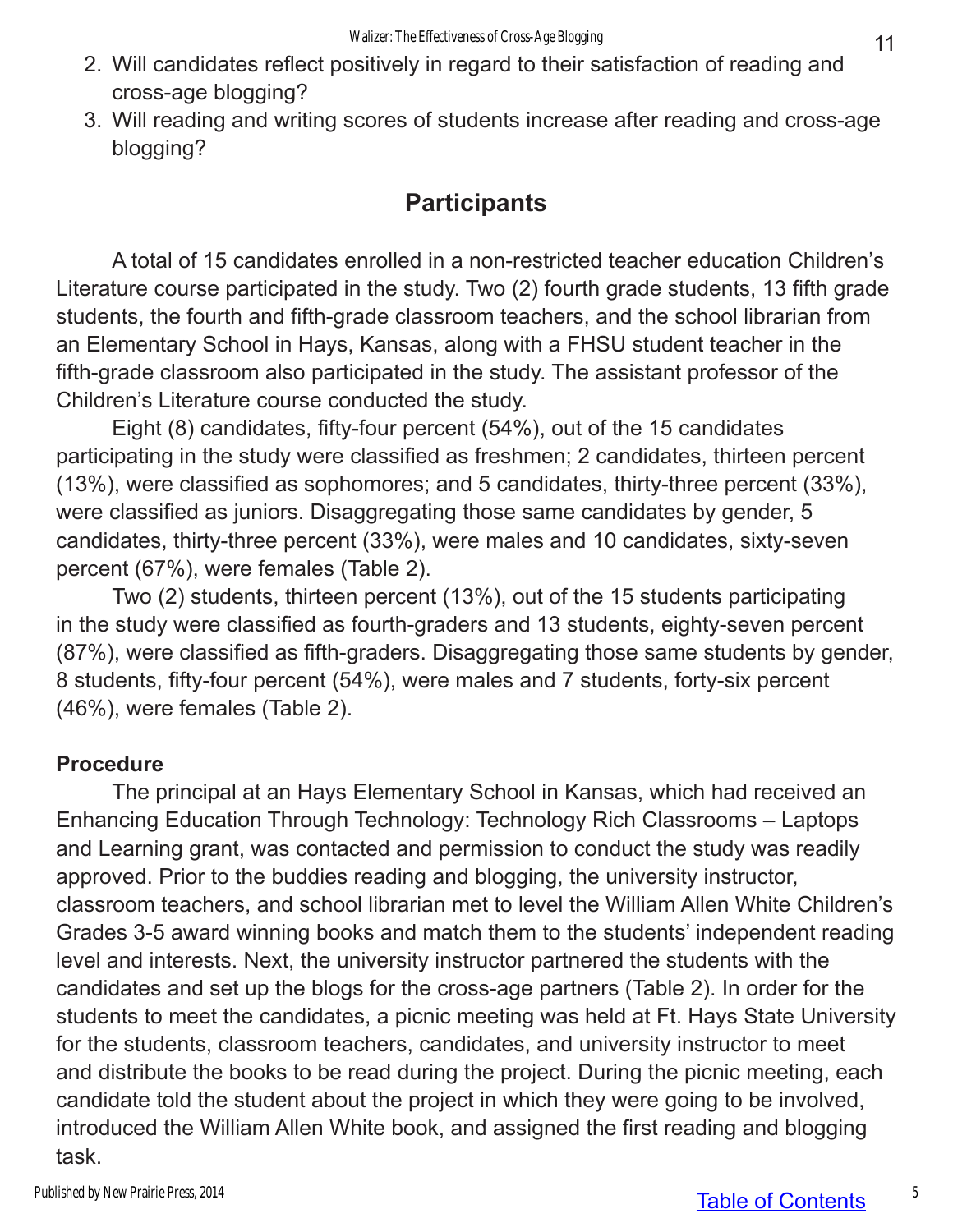The candidates began blogging the following week during the first 15 minutes of their Children's Literature class, which was held every Tuesday and Thursday throughout the semester. Students would reply to the candidates' blogs on Wednesdays and Fridays. At the end of the month-long cross-age buddies reading and blogging project a celebration meeting for all parties involved was held in the students' classroom at Hays Elementary School. After a light snack and beverage provided by the university instructor, the buddies shared their book and reflections over the project with others in the classroom.

## **Research Design**

The assistant professor in the Department of Teacher Education, in collaboration with local school district teachers, explored the use of candidates integrating technology with teaching and conducted research to measure its effectiveness among students and candidates. Utilizing a qualitative approach on 15 case studies, blogs were created for each set of buddies.

The cross-age buddies reading and blogging project was conducted during a month long period. The buddies, which consisted of a student and an candidate read the same books. The candidates established the number of pages the students should read throughout the month, determined specific vocabulary words to target, and developed low, middle, and high level questions to ask the students. candidates modeled correct spelling, grammar usage, and sentence structure for the students and students were expected to do their best in those areas.

# **Analysis of Data/Results**

The topic under investigation was whether students and candidates would reflect positively regarding their satisfaction of reading and cross-age blogging. A celebration was held at the end of the month-long project. After a light snack, students and candidates shared the book they read with the group and students orally reflected over their experiences. Students' comments were recorded and showed that they reflected positively regarding their satisfaction of reading and blogging with a cross-age buddy. One student revealed, "I enjoyed my buddy. She is the sister I never had. We still blog today." Another student commented, "It's good to know that college students read the same books we do." One student observed, "My buddy will be a wonderful teacher and I love her attitude." At the end of the discussion, a student summed the project up by exclaiming, "We didn't have to do any work!" Other comments were similar, showing a positive response to the incorporation of technology through cross-age buddy reading and blogging.

After the reading and blogging activity, each candidate was required to write https://newprairiepress.org/advocate/vol22/iss1/3 DOI: 10.4148/2637-4552.1069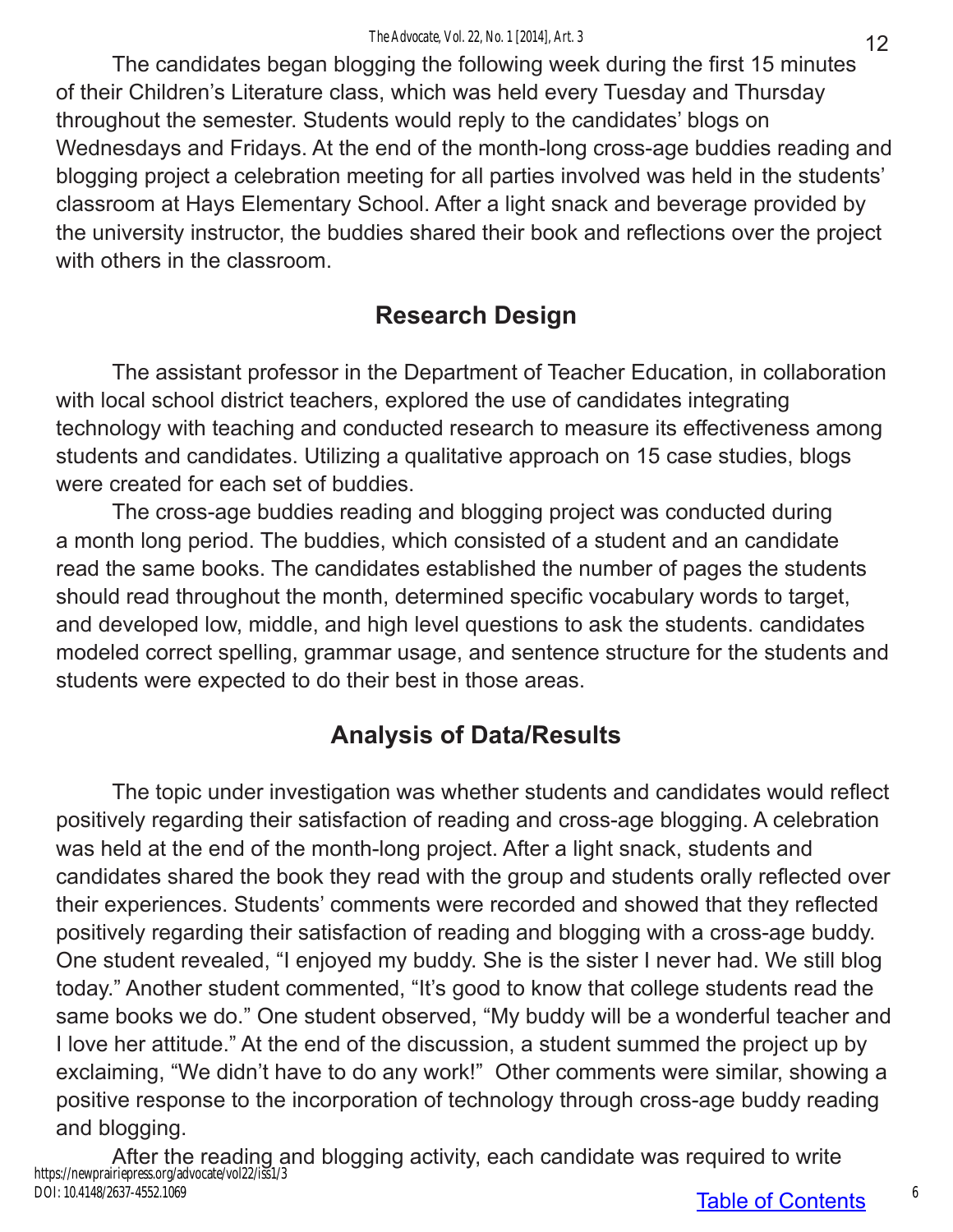a reflection over the satisfaction of reading and cross-age blogging. In addition, candidates were to comment on the effectiveness of teaching via a blog. Qualitative data were collected on the candidates' comments. One candidate noted in the final reflection, "Being involved with the buddy project was a great learning and teaching experience for me." Another candidate pointed out, "We had many good discussions over the book. As a future educator, I learned more on what to expect and how to be flexible." A candidate wrote, "Blogging with buddies was a challenging and rewarding experience." Another candidate recorded, "Using technology was beneficial for both of us." These comments reiterated the other responses. Overall, candidates were pleased with the project.

Administration and teachers reflected positively in regard to whether reading and writing scores of students would increase after reading and blogging with a cross-age buddy. Qualitative comments were shared and recorded. The building administrator stated, "Using technology enhances students' reading and writing skills. Blogging provides a new way of contemporary educational practice." A fifth-grade teacher remarked, "The students like writing/journaling now. Their writing, spelling, and grammar skills improved as the blogging progressed." The fourth-grade teacher mentioned, "Blogging could replace our traditional journaling." The student teacher said, "The students liked this new way of writing and journaling." The school librarian stated, "Blogging played important role in developing the children's digital literacy!" The university instructor commented, "The knowledge gained in this project for all involved was astonishing. Students and candidates increased their reading, writing, viewing, and thinking literacy skills along with improving their technology skills. The reflective comments from both the students and candidates ensured that all parties met some type of success during this cross-age buddy reading and blogging project."

### **Summary**

In many cases, collaboration and interactivity capabilities within the virtual environment can actually provide a better experience than actually being there. In addition, in-person meetings rarely allow participants to talk privately (i.e. hold a private chat) without disrupting the flow of the presentation or leaving the classroom room. When productivity is the priority, sometimes it's better to participate virtually than in person.

Overall, all parties involved agreed that the project was a rewarding experience for everyone. The students and candidates reflected positively in regard to their satisfaction of reading and blogging with a cross-age buddy. Students' reading and writing scores increased but could not solely be accredited to reading and blogging with a cross-age buddy.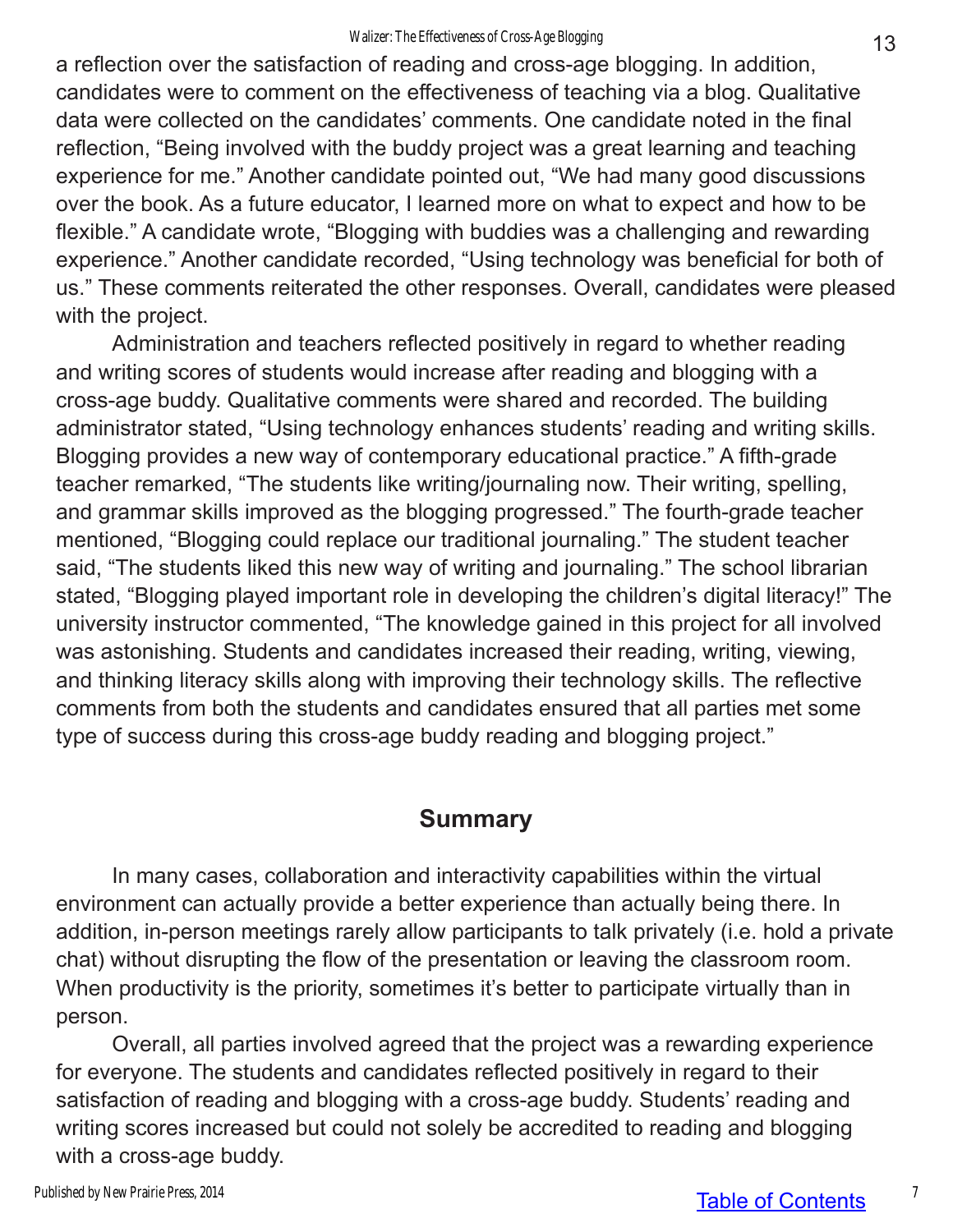After reviewing the project reflections, recommendations for implementation and future research include that project time should be lengthened to possibly six weeks instead of a four-week period. Another recommendation would be to blog every day. One drawback of blogging every day would include illnesses and/ or absences of either the student or candidate. It was also recommended that candidates ask more thought-provoking questions of the students.

In conclusion, research has led to generalizations that technology is valuable to the development and improvement of children's digital literacy skills. Attitudes of students and candidates are positive toward blogging. Not only do students become comfortable with computers through blogging, but they also develop and strengthen their self-expression and cooperative learning skills. Therefore, blogging fosters productive, synchronous or real-time collaboration.

## **References**

- Drexler, W., Dawson, K., & Ferdig, R. E. (2007). Collaborative blogging as a means to develop elementary writing skills. *Electronic Journal for the Integration of Technology in Education*, 16, 140-160.
- Fort Hays State University. (2005). *Mobile teaching and learning charter.* Available: http://www.fhsu.edu/mobilecomputing/charter.shtml [2009, March 21].
- Franklin-Matkowski, K. (2007). *Blogging about books: Reading, and thinking in a twenty-first century classroom.* In partial fulfillment of the requirements of the degree doctor of philosophy, University of Missouri-Columbia.
- Glewa, M., & Bogan, M. B., (2007). Improving children's literacy while promoting digital fluency through the use of blog's in the classroom: Surviving the hurricane. *Journal of Literacy and Technology, 8(1)*. Available: http://www. literacyandtechnology.org/main/toc.html [2009, May 21].
- Huffaker, D. (2004). The educated blogger: Using weblogs to promote literacy in the classroom. *First Monday,* 9(6). Available http://firstmonday.org/htbin/cgiwrap/ bin/ojs/index.php/fm/article/viewArticle/1156/1076 [2009, May 21].
- International Society for Technology in Education. (2002). *Main site.* Available: http:// www.iste.org [2009, May 21].
- Kajder, S., Bull, G., & Van Noy, E. (2004). A space for "writing without writing" blogs in the language arts classroom. Mining the Internet. *Learning and Leading with Technology*, *31(6)*, 32-35*.*
- Kansas State Department of Education. (2001). *Kansas professional education standards.* Topeka, KS: Certification and Teacher Education.
- National Council of Teachers of English/ International Reading Association. (1998). *Standards for the English Language Arts.* Available: http://www.ncte.org/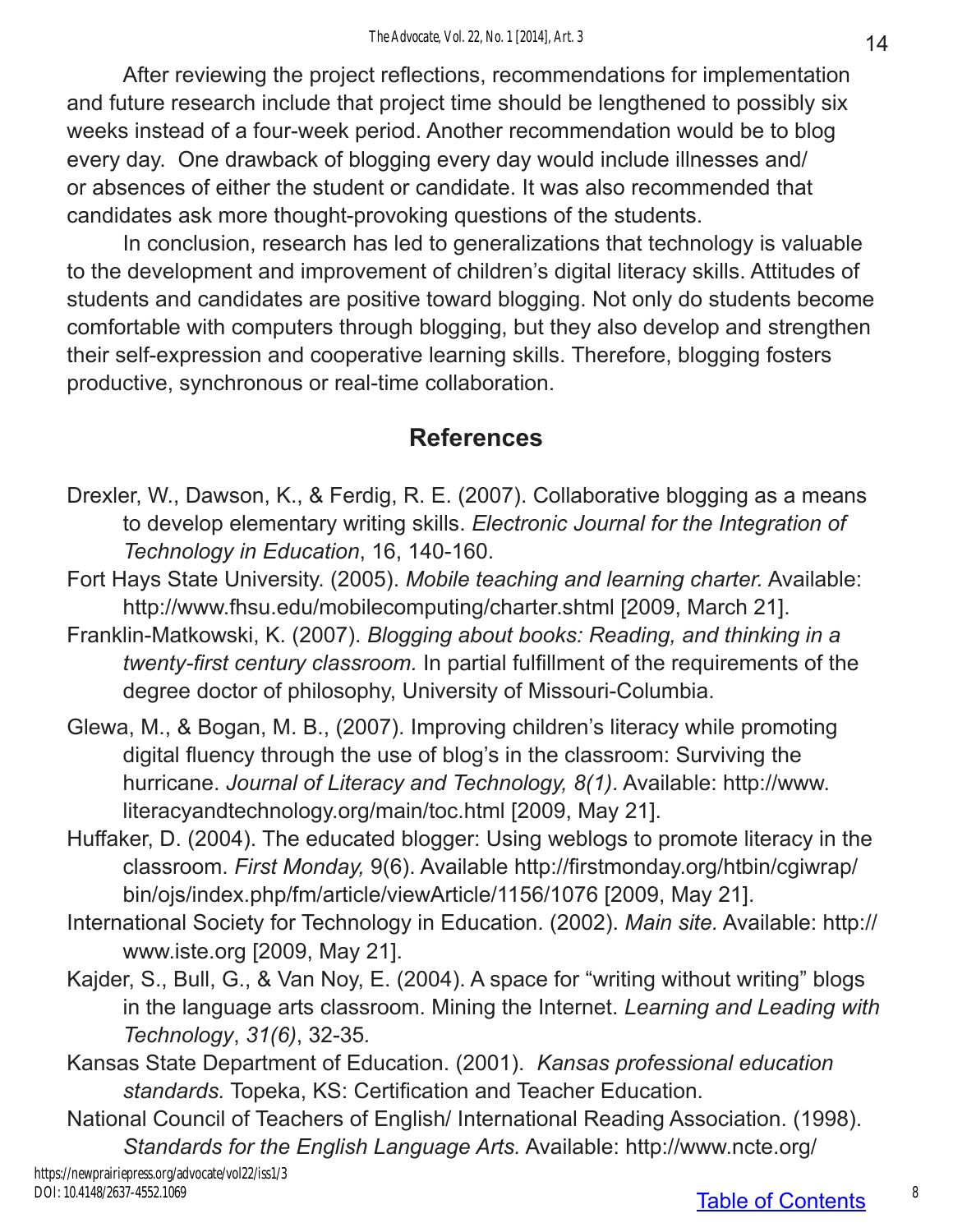standards [21 May 2009].

- Samway, K.D. (1995). *Buddy reading: Cross-age tutoring in a multicultural school*. Portsmouth, NH: Heinemann.
- Slavin, R. E. (1990). Research on cooperative learning: Consensus and controversy. *Educational Leadership* 47.4 (January): 52–54.

#### **Table 1**

Children's Literature

- Avi & Vail, R. (2004). Never mind! A twin novel. New York, NY: Harper Collins, ISBN: 0060543140.
- Balliett, B. (2004). Chasing Vermeer. New York, NY: Scholastic Press, ISBN: 0439372941.
- Barry, D. & Pearson, R. (2004). Peter and the starcatchers. New York, NY: Hyperion Books for Children, ISBN: 0786854456.
- Borden, L. (2004). The A+ custodian. New York,NY: Margaret K. McElderry Books, ISBN: 0689849958.
- Bradley, K. B. (2004). The president's daughter. New York, NY: Delacorte Press, ISBN: 0385731477.
- Carey, J. L. (2004). The double life of Zoe Flynn. New York, NY: Atheneum Books for Young Readers, ISBN: 0689856040.
- Choldenko, G. (2004). Al Capone does my shirts. New York, NY: G. P. Putnam's Sons, ISBN: 0399238611.
- Clements, A. (2004). The last holiday concert. New York, Simon & Schuster for Young Readers, ISBN: 0689845162.
- Clements, A. (2004). The report card. New York, NY: Simon & Schuster for Young Readers, ISBN: 0689845154.
- Dahlberg, M. (2004). Escape to West Berlin. New York, NY: Farrar, Straus and Giroux, ISBN: 0374309590.
- Giff, P. R. (2004). A house of tailors. New York, NY: Wendy Lamb Books, ISBN: 0375730667.
- Harlow, J. H. (2004). Thunder from the sea. New York, Margaret K. McElderry Books, ISBN: 0689864035.